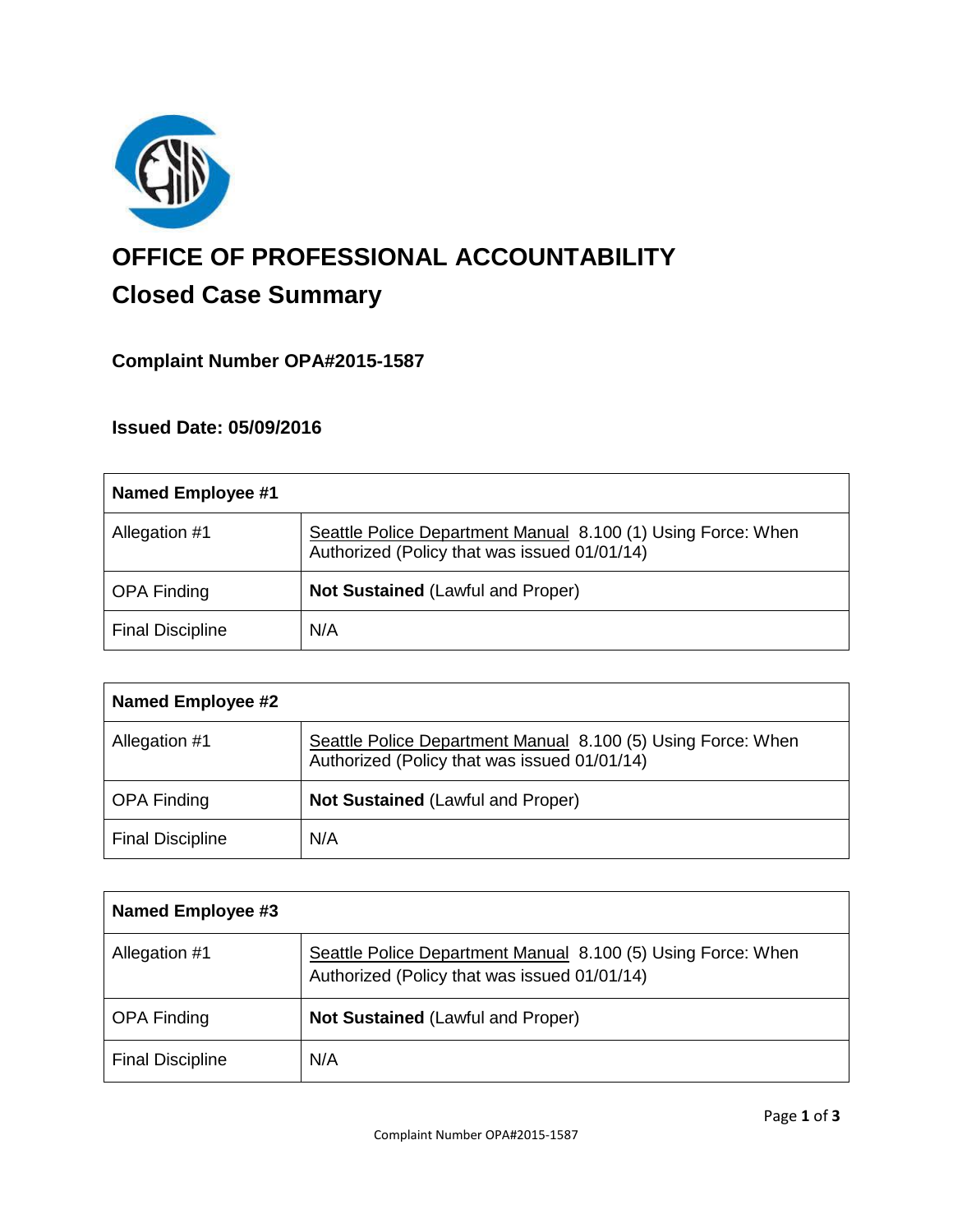| <b>Named Employee #4</b> |                                                                                                                                                                                       |
|--------------------------|---------------------------------------------------------------------------------------------------------------------------------------------------------------------------------------|
| Allegation #1            | Seattle Police Department Manual 16.090 (2) In Car Video System:<br>All Employee Operating ICV Must be in Uniform and Wear a Portable<br>Microphone (Policy that was issued 02/01/15) |
| <b>OPA Finding</b>       | <b>Not Sustained (Lawful and Proper)</b>                                                                                                                                              |
| <b>Final Discipline</b>  | N/A                                                                                                                                                                                   |

# **INCIDENT SYNOPSIS**

Named Employees #1, #2 and #3 were dispatched to the emergency room of a hospital to assist security with a subject who was refusing to leave after being discharged and threatening to assault anyone that attempted to remove him. The officers arrived and found the complainant, who is a paraplegic and confined to a wheelchair, refusing to leave. Named Employee #1 asked the complainant to leave and the complainant refused to do so. With some effort, the Named Employees managed to wheel the complainant out of the hospital in his wheelchair. Part of this was captured on security video. The Named Employees reported that the complainant kept grabbing at the wheels and trying to prevent them from wheeling him out. The complainant tried to pull Named Employee #1's arm to bite it but was unsuccessful. Because of the aggressive behavior, the Named Employees lifted the complainant from the wheelchair, placed him on the ground, and handcuffed him. This was not in view of the cameras, but was witnessed by the hospital security guards. Named Employee #4 responded to screen the arrest and initiated a use of force investigation.

## **COMPLAINT**

The complainant alleged that Named Employee #1, #2 and #3 used excessive force while attempting to remove him from a location for trespassing. The supervisor who screened the incident was later named after it was determined that he failed to wear a portable microphone while using In-Car Video (ICV).

## **INVESTIGATION**

The OPA investigation included the following actions:

- 1. Review of the complaint
- 2. Interview of witnesses
- 3. Search for and review of all relevant records and other evidence
- 4. Review of security videos
- 5. Interviews of SPD employees